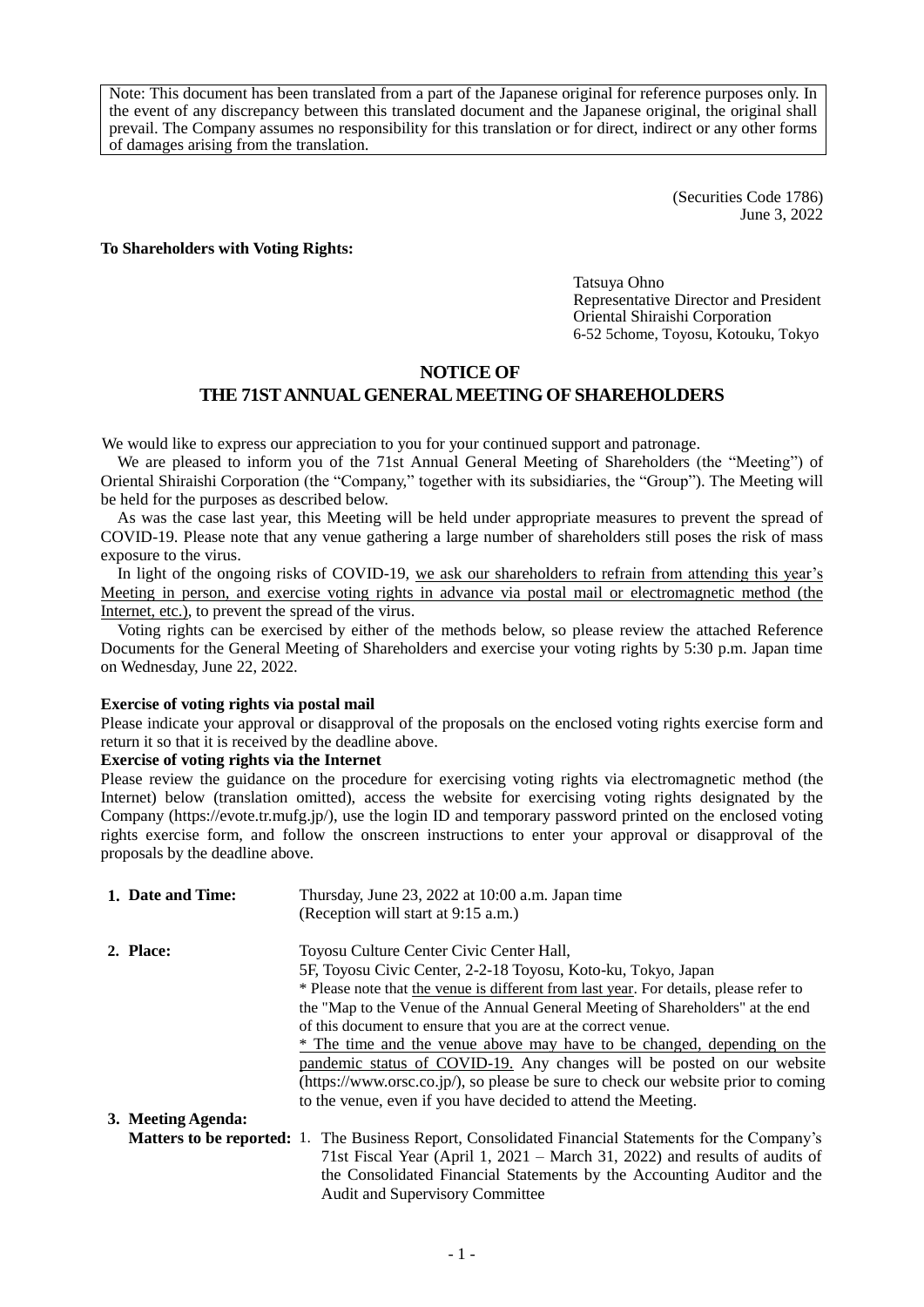2. Non-consolidated Financial Statements for the Company's 71st Fiscal Year (April 1, 2021 – March 31, 2022)

## **Proposals to be resolved:**

- **Proposal 1:** Appropriation of Surplus
- **Proposal 2:** Partial Amendments to the Articles of Incorporation

**Proposal 3:** Election of Eight (8) Directors (Excluding Directors Serving as Audit and Supervisory Committee Members)

### **4. Matters Determined upon Convocation**

Of the documents to be attached to this Notice, the following are posted on the Company's website (https://www.orsc.co.jp/) pursuant to laws and regulations and Article 17 of the Company's Articles of Incorporation, and therefore are not included in the attachments.

- 1) Notes to Consolidated Financial Statements
- 2) Notes to Non-consolidated Financial Statements

Accordingly, the attachments to this Notice comprise part of the consolidated and non-consolidated financial statements audited by the Accounting Auditors and the Audit and Supervisory Committee in preparing their respective audit reports.

#### ~~~~~~~~~~~~~~~~~~~~~~~~~~~~~~~~~~~~~~~~~~~~~~~~~~~~~~~~~~~~~~~~~~~~~~~~~~~~~~~~~~~~~~~~~~~~

- When attending the Meeting, please hand in the enclosed voting rights exercise form at the reception and bring this Notice with you to save resources.
- Any revisions to the Business Report, Consolidated and Non-consolidated Financial Statements, or the Reference Documents for the General Meeting of Shareholders will be posted on the Company's website (https://www.orsc.co.jp/).
- No souvenirs will be provided to shareholders attending the Meeting. Your understanding would be much appreciated.
- \* For the purpose of infection control and preventive measure against the spread of COVID-19, the Company's staff may attend to the Meeting wearing a face mask. Shareholders who consider attending the Meeting in person are requested to take preventive measures as well, such as wearing a face mask, while staying alert to the pandemic status as well as your own health conditions as of the day of the Meeting.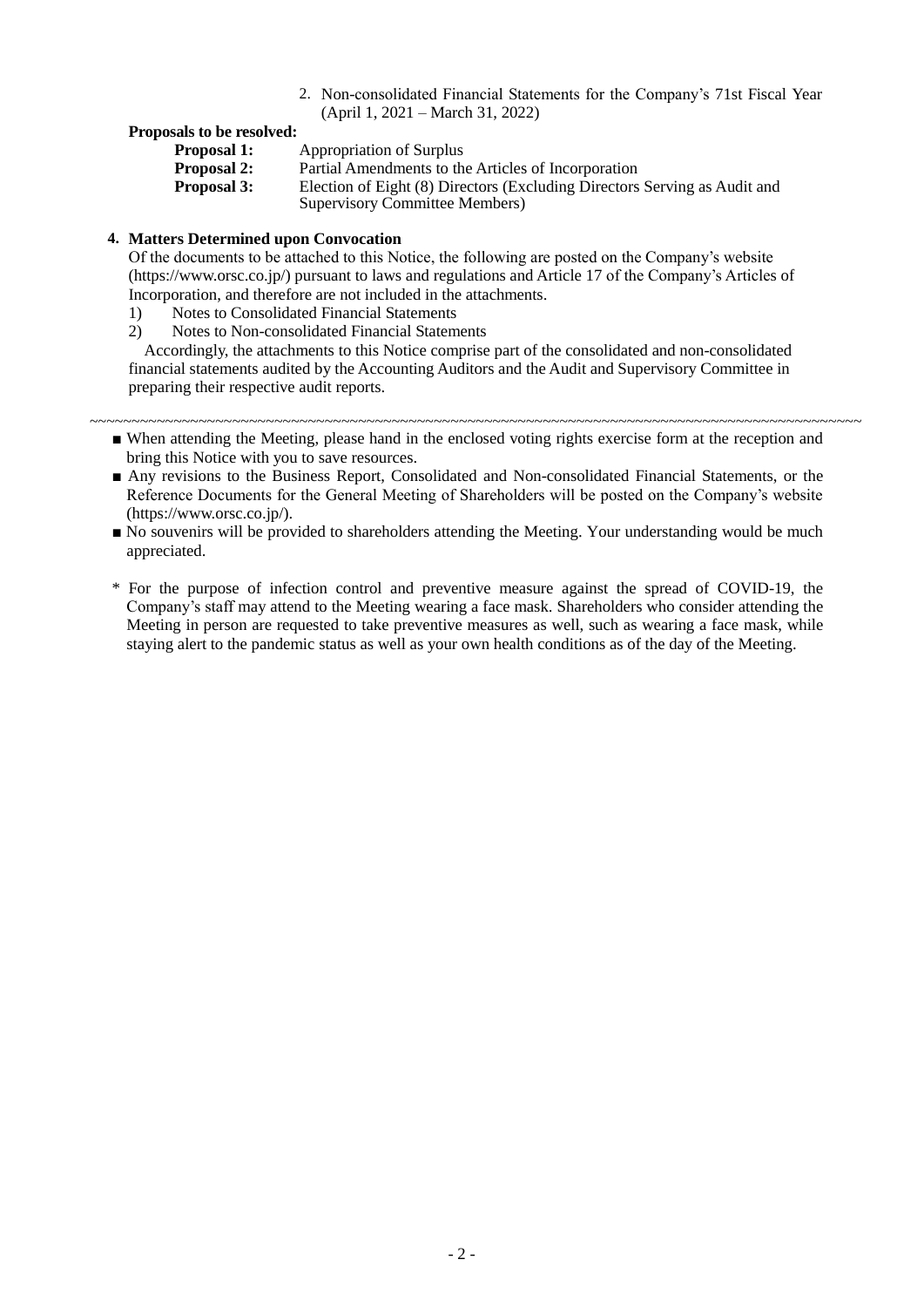# **Reference Documents for the General Meeting of Shareholders**

### **Proposals and References**

**Proposal 1:** Appropriation of Surplus

### **Year-end dividends**

The Company considers stable returns of profits to shareholders one of its most important management priorities, and makes it its basic policy to continue a stable distribution of dividends from profits.

Considering performance for the fiscal year under review, future business development, etc., the Company hereby proposes the year-end dividend as follows:

- (1) Type of dividend property Cash
- (2) Allotment of dividend property to shareholders and its amount 11 yen per share of the Company's common stock Total dividend amount of 1,285,475,444 yen
- (3) Effective date of the dividend of surplus June 24, 2022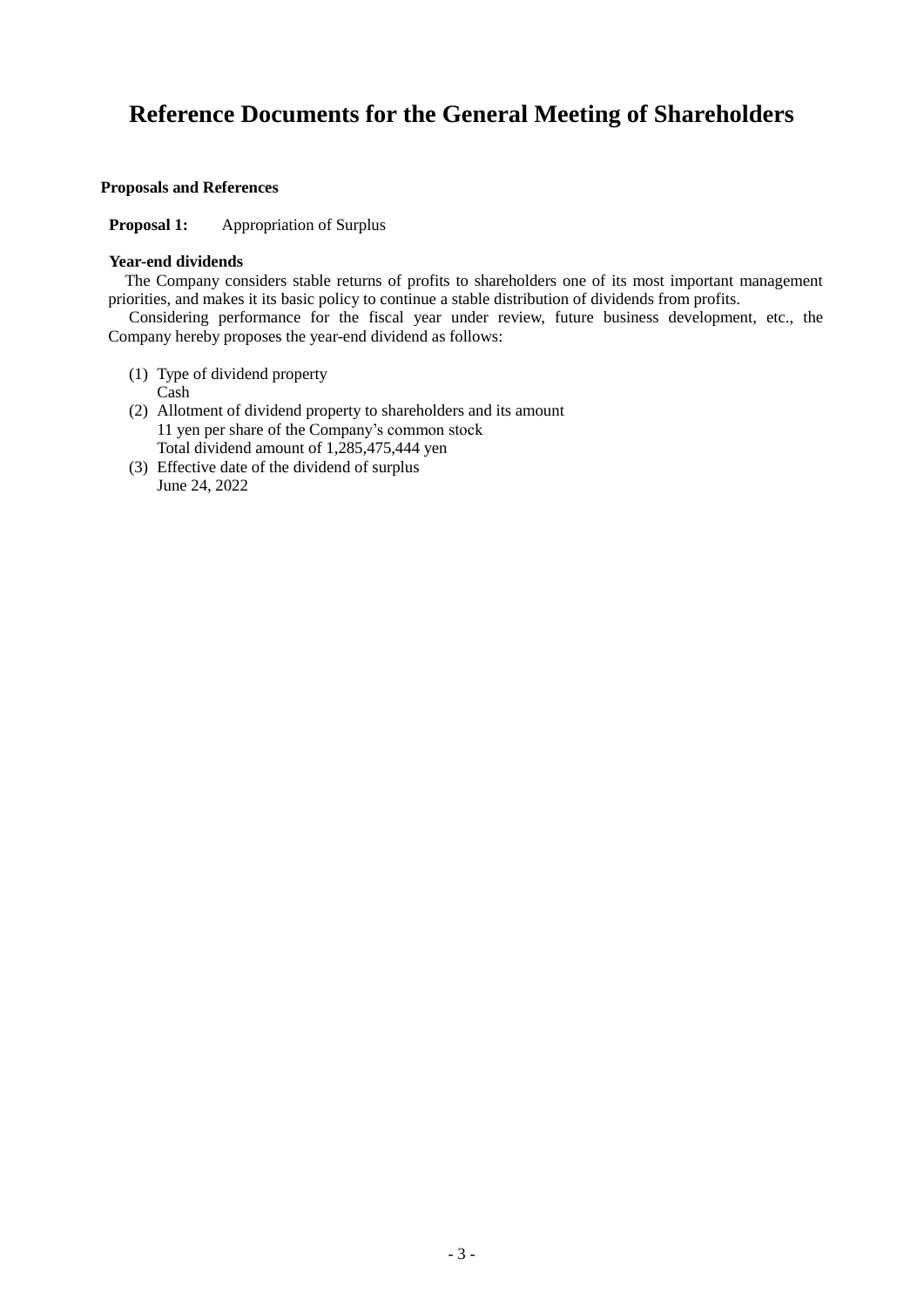# **Proposal 2:** Partial Amendments to the Articles of Incorporation

1. Reasons for the proposal

The amended provisions stipulated in the proviso to Article 1 of the supplementary provisions of the "Act Partially Amending the Companies Act" (Act No. 70 of 2019) will be enforced on September 1, 2022. Accordingly, in order to prepare for the introduction of the system for electronic provision of materials for general meetings of shareholders, the Articles of Incorporation of the Company shall be amended as follows:

- (1) The proposed Article 17, Paragraph 1 provides that information contained in the reference documents for the general meeting of shareholders, etc. shall be provided electronically.
- (2) The purpose of the proposed Article 17, Paragraph 2 is to establish a provision to limit the scope of matters to be included in the paper copy to be sent to shareholders who have requested it.
- (3) The provisions related to the internet disclosure and deemed provision of the reference documents for the general meeting of shareholders, etc. (Article 17 of the current Articles of Incorporation) will become unnecessary and will therefore be deleted.
- (4) In line with the above establishment and deletion of the provisions, supplementary provisions related to the effective date, etc. shall be established.
- 2. Details of the amendment The details of amendments are as follows:

(Underlines denote changes)

| <b>Current Articles of Incorporation</b>                                                                                                                                                                                                                                                                                                                                                                                                                                                                                                                         | <b>Proposed Amendments</b>                                                                                                                                                                                                                                                                                                                                                                                                                                                                                                                                                |
|------------------------------------------------------------------------------------------------------------------------------------------------------------------------------------------------------------------------------------------------------------------------------------------------------------------------------------------------------------------------------------------------------------------------------------------------------------------------------------------------------------------------------------------------------------------|---------------------------------------------------------------------------------------------------------------------------------------------------------------------------------------------------------------------------------------------------------------------------------------------------------------------------------------------------------------------------------------------------------------------------------------------------------------------------------------------------------------------------------------------------------------------------|
| Articles 1, to 16, <omitted><br/>(Internet Disclosure and Deemed Provision of<br/>Reference Documents for the General Meeting of</omitted>                                                                                                                                                                                                                                                                                                                                                                                                                       | Articles 1. to 16. <unchanged></unchanged>                                                                                                                                                                                                                                                                                                                                                                                                                                                                                                                                |
| Shareholders, Etc.)<br>Article 17 The Company may, when convening a<br>general meeting of shareholders, deem<br>that it has provided information to<br>shareholders pertaining to matters to be<br>described or indicated in the reference<br>documents for the general meeting of<br>shareholders, business report,<br>non-consolidated financial statements, and<br>consolidated financial statements, by<br>disclosing such information through the<br>internet in accordance with the provisions<br>provided in the Ordinance of the Ministry<br>of Justice. | $<$ Deleted $>$                                                                                                                                                                                                                                                                                                                                                                                                                                                                                                                                                           |
| <newly established=""></newly>                                                                                                                                                                                                                                                                                                                                                                                                                                                                                                                                   | (Measures for Electronic Provision, Etc.)<br>Article 17 The Company shall, when convening a<br>general meeting of shareholders, provide<br>information contained in the reference<br>documents for the general meeting of<br>shareholders, etc. electronically.<br>2. Among the matters to be provided<br>electronically, the Company may choose<br>not to include all or part of the matters<br>stipulated in the Ordinance of the<br>Ministry of Justice in the paper copy to be<br>sent to shareholders who have requested it<br>by the record date for voting rights. |
| Articles 18. to 38. < Omitted>                                                                                                                                                                                                                                                                                                                                                                                                                                                                                                                                   | Articles 18. to 38. <unchanged></unchanged>                                                                                                                                                                                                                                                                                                                                                                                                                                                                                                                               |
| (Supplementary provisions)<br>Article 1. < Omitted>                                                                                                                                                                                                                                                                                                                                                                                                                                                                                                              | (Supplementary provisions)<br>Article 1. < Unchanged><br>(Transitional Measures Relating to Internet)                                                                                                                                                                                                                                                                                                                                                                                                                                                                     |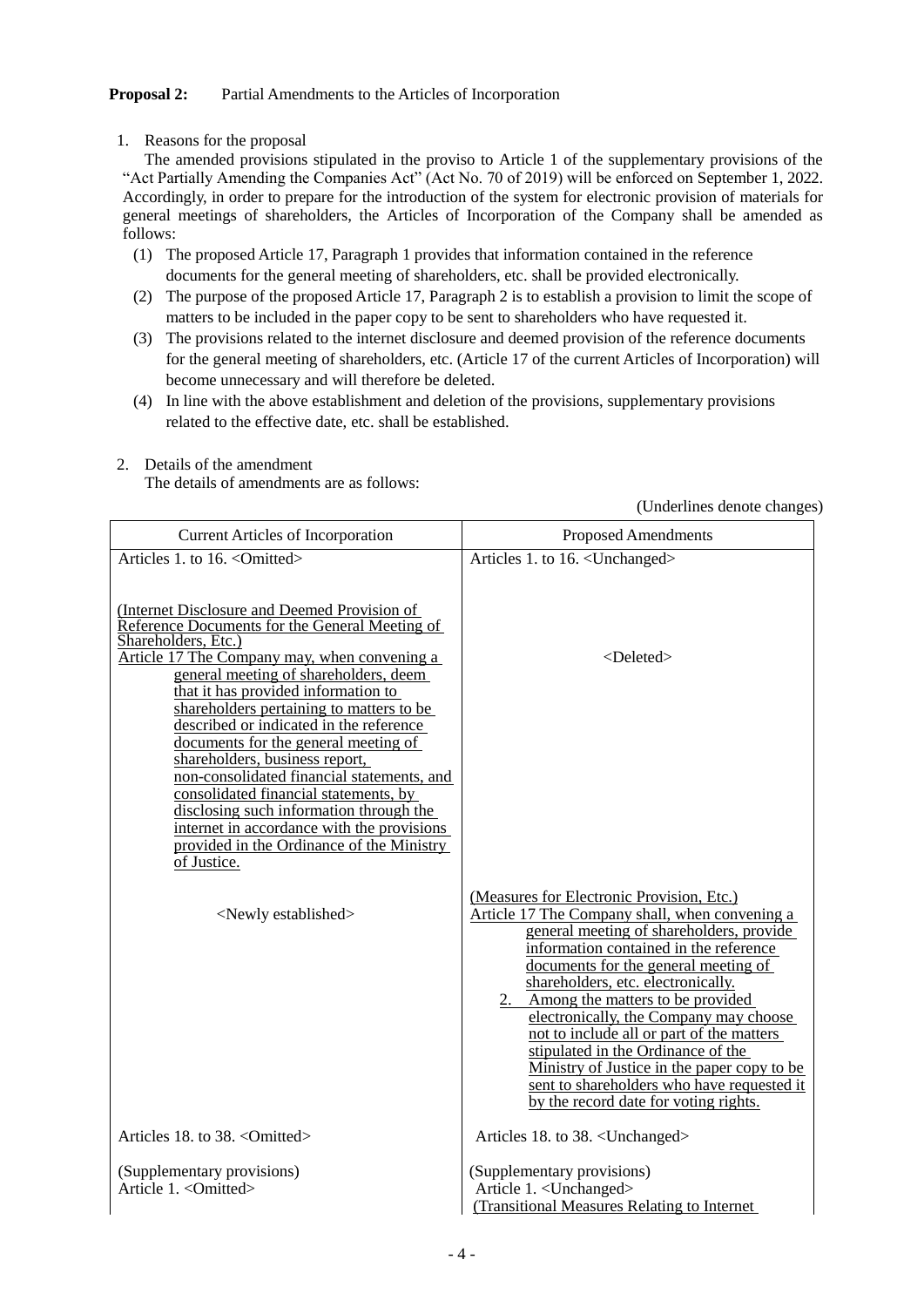| <b>Current Articles of Incorporation</b> | <b>Proposed Amendments</b>                                                                                                                                                                                                                                                                                                                                                                                                                                                                                                                                                                                                                                                                                                                                                                                                                                                                                                                                                                                                                                                                                                                                                                                                                            |
|------------------------------------------|-------------------------------------------------------------------------------------------------------------------------------------------------------------------------------------------------------------------------------------------------------------------------------------------------------------------------------------------------------------------------------------------------------------------------------------------------------------------------------------------------------------------------------------------------------------------------------------------------------------------------------------------------------------------------------------------------------------------------------------------------------------------------------------------------------------------------------------------------------------------------------------------------------------------------------------------------------------------------------------------------------------------------------------------------------------------------------------------------------------------------------------------------------------------------------------------------------------------------------------------------------|
| <newly established=""></newly>           | Disclosure and Deemed Provision of Reference<br>Documents for the General Meeting of<br>Shareholders, Etc.)<br>Article 2. The deletion of Article 17 (Internet<br>Disclosure and Deemed Provision of<br>Reference Documents for the General<br>Meeting of Shareholders, Etc.) of the<br>current Articles of Incorporation and the<br>establishment of the proposed Article 17<br>(Measures for Electronic Provision, Etc.)<br>shall come into effect on the date of<br>enforcement of the amended provisions<br>stipulated in the proviso to Article 1 of the<br>supplementary provisions of the Act<br><b>Partially Amending the Companies Act</b><br>(Act No. 70 of 2019) (the "Effective<br>Date").<br>Notwithstanding the provision of the<br>2.<br>preceding paragraph, Article 17 of the<br>current Articles of Incorporation shall<br>remain in force with respect to a general<br>meeting of shareholders to be held on a<br>date within six months from the Effective<br>Date.<br>$3\ldots$<br>The Article shall be deleted after the lapse<br>of six months from the Effective Date or<br>the lapse of three months from the date of<br>the general meeting of shareholders set<br>forth in the preceding paragraph,<br>whichever is later. |
|                                          |                                                                                                                                                                                                                                                                                                                                                                                                                                                                                                                                                                                                                                                                                                                                                                                                                                                                                                                                                                                                                                                                                                                                                                                                                                                       |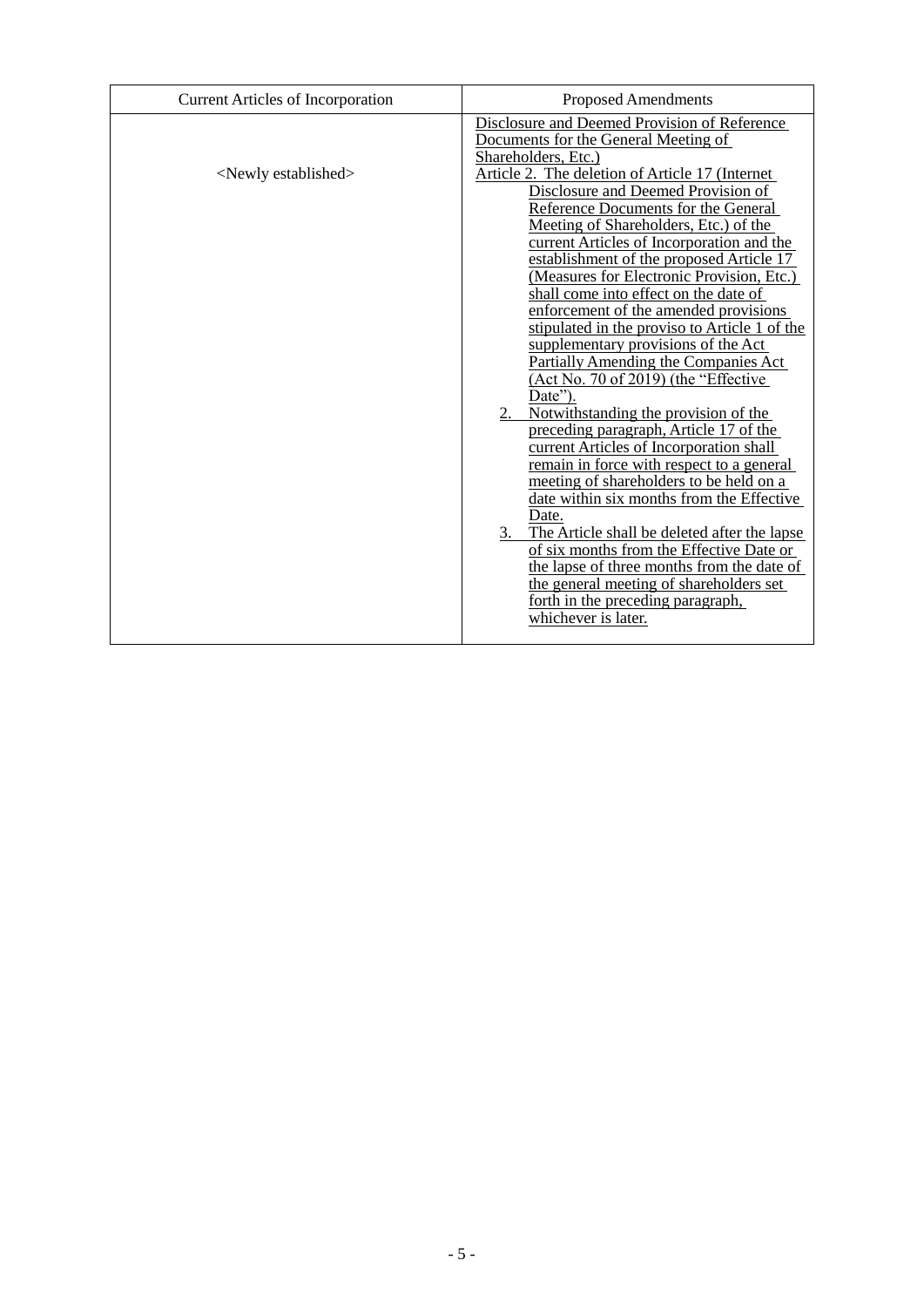# **Proposal 3:** Election of Eight (8) Directors (Excluding Directors Serving as Audit and Supervisory Committee Members)

As the terms of office of all eight (8) Directors will expire at the conclusion of this Meeting, the election of eight (8) Directors (excluding Directors serving as Audit and Supervisory Committee Members) is proposed.

The candidates for Director (excluding Directors serving as Audit and Supervisory Committee Members) are as follows:

|  |  |  |  | Reference: List of candidates for Director not serving as Audit and Supervisory Committee Members |  |
|--|--|--|--|---------------------------------------------------------------------------------------------------|--|
|  |  |  |  |                                                                                                   |  |

| No.            | Name (Age)                                            |                                                                        | Positions and responsibilities<br>at the Company                                                                                                                                                                   | Attendance at the Board<br>of Directors meetings<br>(Years in office) |
|----------------|-------------------------------------------------------|------------------------------------------------------------------------|--------------------------------------------------------------------------------------------------------------------------------------------------------------------------------------------------------------------|-----------------------------------------------------------------------|
| $\mathbf{1}$   | Tatsuya Ohno (63)                                     | Re-appointed                                                           | Representative Director and<br>President                                                                                                                                                                           | 100% (15/15)<br>Years in office: 12 years                             |
| 2              | Akio Shoji (59)                                       | Re-appointed                                                           | General Manager,<br>Engineering Division; in<br>charge of Information<br>Systems; General<br>Director<br>Manager, East Japan<br><b>Business Innovation</b><br>Promotion Department,<br><b>Engineering Division</b> | $100\%$ $(15/15)$<br>Years in office: 5 years                         |
| 3              | Yukihiko Hashimoto (60)                               | Re-appointed                                                           | General Manager,<br><b>Administration Division;</b><br>in charge of: Corporate<br>Director<br>Planning, Safety/<br>Quality/Environment and<br>Legal Compliance                                                     | $100\%$ $(15/15)$<br>Years in office: 8 years                         |
| $\overline{4}$ | Toshiaki Mizuno (61)                                  | Newly appointed                                                        | General Manager, Tokyo Branch                                                                                                                                                                                      | Not applicable as he is a<br>new candidate                            |
| 5              | Mitsuru Terui (58)                                    | Newly appointed                                                        | General Manager, Civil<br><b>Engineering Business Division</b>                                                                                                                                                     | Not applicable as he is a<br>new candidate                            |
| 6              | Hideaki Kato (69)                                     | Re-appointed<br><b>Outside Director</b><br><b>Independent Director</b> | Director                                                                                                                                                                                                           | $100\%$ $(15/15)$<br>Years in office: 5 years                         |
| $\tau$         | Yuko Sudani (40)<br>(Registered name:<br>Yuko Tamura) | Re-appointed<br><b>Outside Director</b><br><b>Independent Director</b> | Director                                                                                                                                                                                                           | $100\%$ $(15/15)$<br>Years in office: 3 years                         |
| 8              | Hiroyuki Morinaga (69)                                | Re-appointed<br><b>Outside Director</b><br><b>Independent Director</b> | Director                                                                                                                                                                                                           | $100\%$ $(15/15)$<br>Years in office: 2 years                         |

(Note) The number of years in office includes the tenure at OSJB Holdings Corporation, which was merged with the Company on April 1, 2021.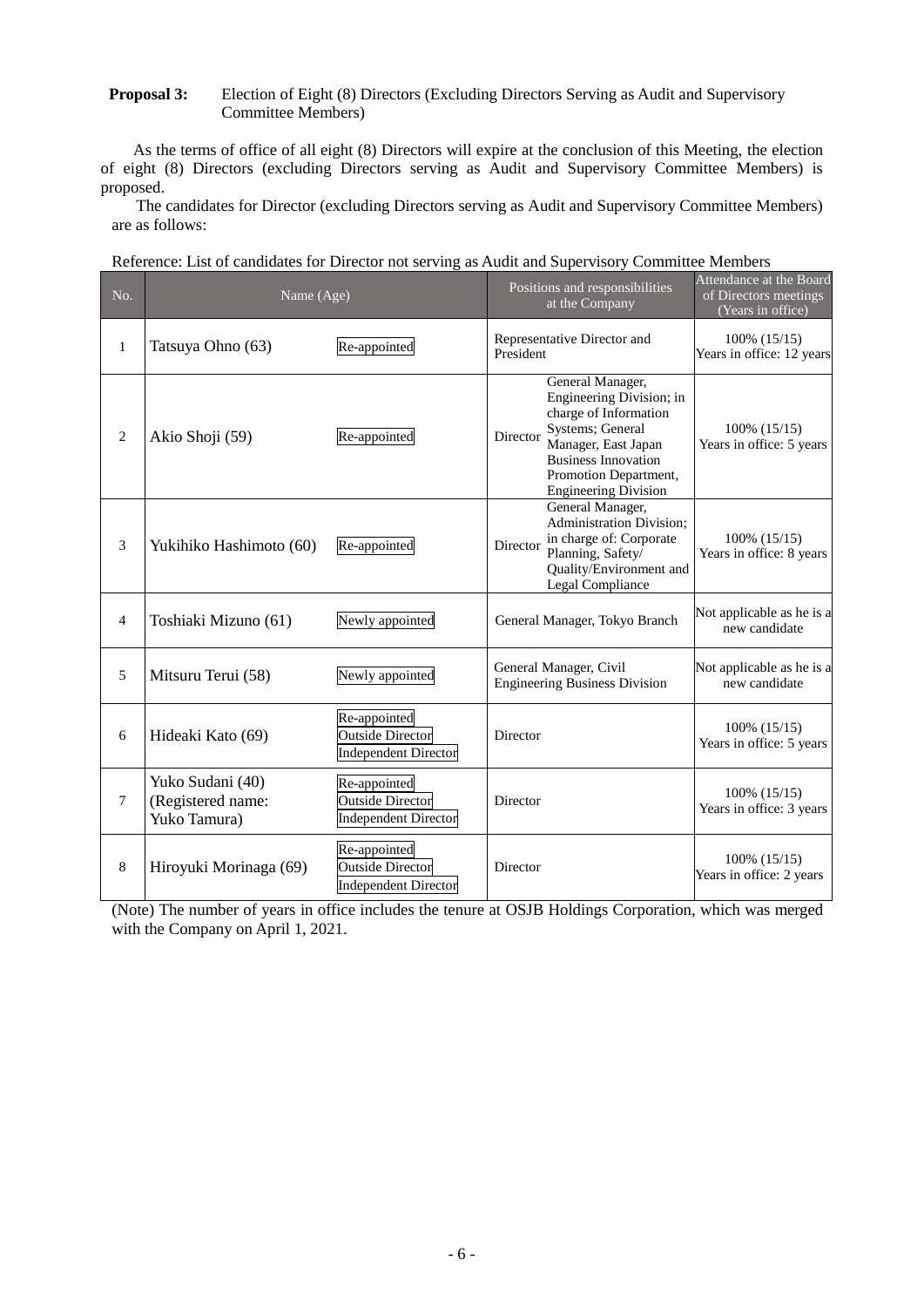|     | Name                                                                                                                                                                                |                                                                                                                                                                                                           | Career summary, positions and responsibilities                                                                                                                                                                                                                                                                                                                                                                                                                                                                                                                                                                                                                                                                                                                                                                                                                                                                                                                                                                                                                                                                                                                                                                                                                                                                                                                                                                                                                                                                                                                                                                                                                                                                                                                                                                                  | Number of     |
|-----|-------------------------------------------------------------------------------------------------------------------------------------------------------------------------------------|-----------------------------------------------------------------------------------------------------------------------------------------------------------------------------------------------------------|---------------------------------------------------------------------------------------------------------------------------------------------------------------------------------------------------------------------------------------------------------------------------------------------------------------------------------------------------------------------------------------------------------------------------------------------------------------------------------------------------------------------------------------------------------------------------------------------------------------------------------------------------------------------------------------------------------------------------------------------------------------------------------------------------------------------------------------------------------------------------------------------------------------------------------------------------------------------------------------------------------------------------------------------------------------------------------------------------------------------------------------------------------------------------------------------------------------------------------------------------------------------------------------------------------------------------------------------------------------------------------------------------------------------------------------------------------------------------------------------------------------------------------------------------------------------------------------------------------------------------------------------------------------------------------------------------------------------------------------------------------------------------------------------------------------------------------|---------------|
| No. | (Date of birth)                                                                                                                                                                     |                                                                                                                                                                                                           | at the Company                                                                                                                                                                                                                                                                                                                                                                                                                                                                                                                                                                                                                                                                                                                                                                                                                                                                                                                                                                                                                                                                                                                                                                                                                                                                                                                                                                                                                                                                                                                                                                                                                                                                                                                                                                                                                  | shares of the |
|     |                                                                                                                                                                                     |                                                                                                                                                                                                           |                                                                                                                                                                                                                                                                                                                                                                                                                                                                                                                                                                                                                                                                                                                                                                                                                                                                                                                                                                                                                                                                                                                                                                                                                                                                                                                                                                                                                                                                                                                                                                                                                                                                                                                                                                                                                                 | Company held  |
| 1   | Tatsuya Ohno<br>(November 28, 1958)<br>Re-appointed<br>Years in office as<br>Director: 12 years<br>Attendance at the<br><b>Board of Directors</b><br>meetings: $15/15$<br>$(100\%)$ | April 1983<br>October 2007<br>February 2010<br><b>July 2011</b><br>April 2012<br>June 2012<br>June 2015<br>April 2016<br>April 2017<br>June 2017<br>and Supervisory Committee Member]<br>corporate value. | Joined Oriental Concrete Corporation (currently, the<br>Company)<br>Manager, Construction and Engineering Department,<br>Osaka Branch<br>Director and Managing Executive Officer; General<br>Manager, Construction and Engineering Division<br>General Manager, Construction Department,<br>Construction and Engineering Division<br>Director and Managing Executive Officer; General<br>Manager, Construction and Engineering Division and<br>Prestressed Concrete Building Department; in charge<br>of Safety/Quality/Environment<br>Director and Managing Executive Officer; General<br>Manager, Construction and Engineering Division; in<br>charge of Safety/Quality/Environment<br>Director, OSJB Holdings Corporation<br>Director and Senior Managing Executive Officer;<br>General Manager, Construction and Engineering<br>Division; in charge of Safety/Quality/Environment,<br>the Company<br>Director and Senior Managing Executive Officer;<br>General Manager, Civil Engineering Division; in<br>charge of Safety/Quality/Environment<br>President and CEO (to present)<br>Representative Director and President, OSJB<br><b>Holdings Corporation</b><br>[Reason for nomination as candidate for Director not serving as an Audit<br>Tatsuya Ohno took office as President and CEO of the Company in 2017<br>after serving as Director and Senior Managing Executive Officer;<br>General Manager, Civil Engineering. He has expertise in concrete<br>structures gained through long business experience as well as abundant<br>experience and insight into management in general. The Company<br>proposes to reelect him as a Director in hope that his appropriate<br>judgment based on his experience will enable the Company to make<br>prompt decisions and help the Company to further grow and increase its | 49,686        |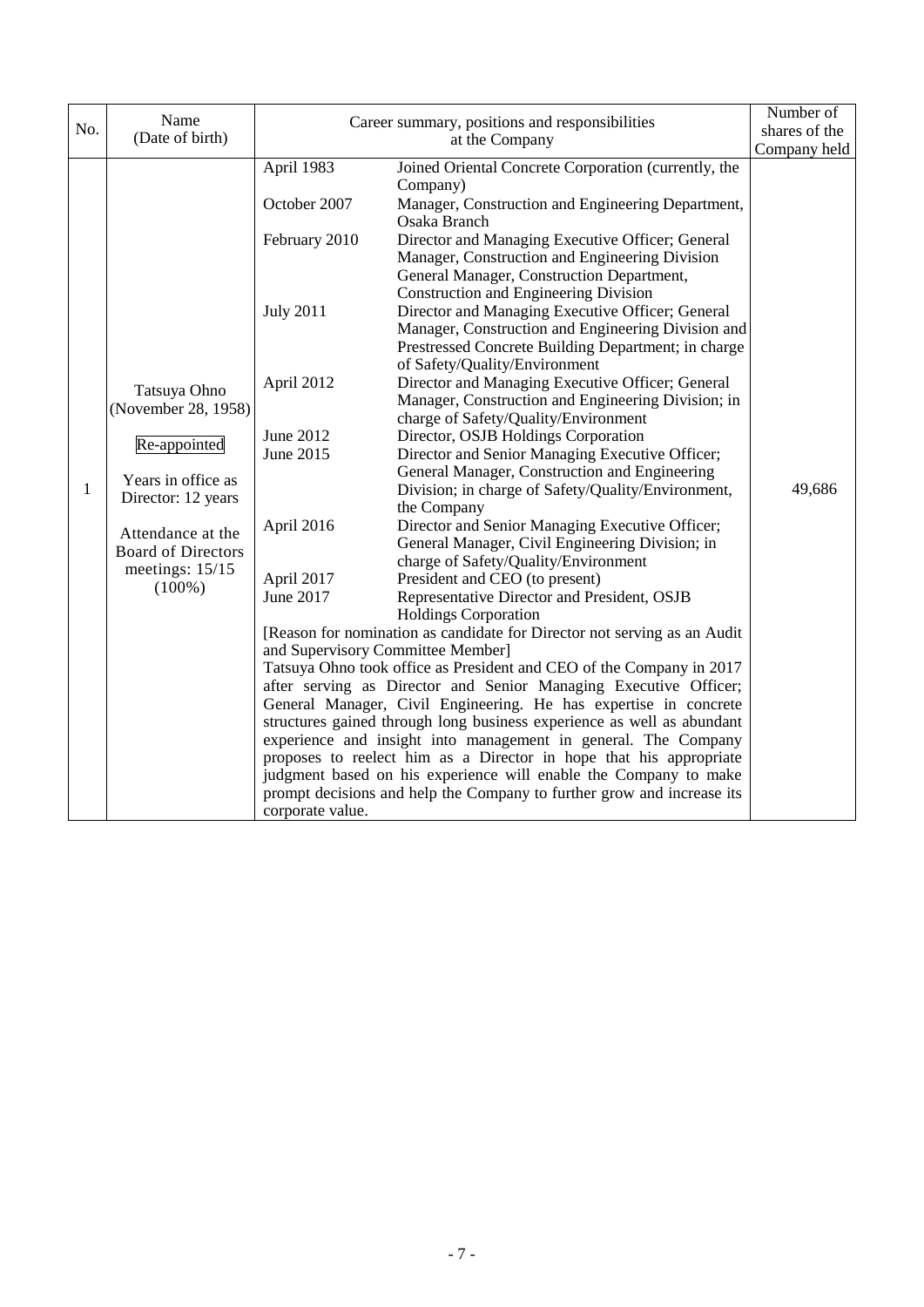|                       | Name                                                                                                                                                                          |                                                                                                                                                                                |                                                                                                                                                                                                                                                                                                                                                                                                                                                                                                                                                                                                                                                                                                                                                                                                                                                                                                                                                                                                                                                                                                                                                                                                                                                                                                                                                                                                                 | Number of                               |
|-----------------------|-------------------------------------------------------------------------------------------------------------------------------------------------------------------------------|--------------------------------------------------------------------------------------------------------------------------------------------------------------------------------|-----------------------------------------------------------------------------------------------------------------------------------------------------------------------------------------------------------------------------------------------------------------------------------------------------------------------------------------------------------------------------------------------------------------------------------------------------------------------------------------------------------------------------------------------------------------------------------------------------------------------------------------------------------------------------------------------------------------------------------------------------------------------------------------------------------------------------------------------------------------------------------------------------------------------------------------------------------------------------------------------------------------------------------------------------------------------------------------------------------------------------------------------------------------------------------------------------------------------------------------------------------------------------------------------------------------------------------------------------------------------------------------------------------------|-----------------------------------------|
|                       | (Date of birth)                                                                                                                                                               | at the Company                                                                                                                                                                 |                                                                                                                                                                                                                                                                                                                                                                                                                                                                                                                                                                                                                                                                                                                                                                                                                                                                                                                                                                                                                                                                                                                                                                                                                                                                                                                                                                                                                 |                                         |
| No.<br>$\mathfrak{2}$ | Akio Shoji<br>(November 2, 1962)<br>Re-appointed<br>Years in office as<br>Director: 5 years<br>Attendance at the<br><b>Board of Directors</b><br>meetings: 15/15<br>$(100\%)$ | April 1985<br>January 2010<br>March 2010<br>June 2015<br>April 2016<br>April 2017<br>June 2017<br>April 2019<br>June 2019<br>January 2021<br>and Supervisory Committee Member] | Career summary, positions and responsibilities<br>Joined Oriental Concrete Corporation (currently, the<br>Company)<br>General Manager, Engineering Department,<br>Construction and Engineering Division<br>Executive Officer; General Manager, Engineering<br>Department, Construction and Engineering Division<br>Managing Executive Officer; General Manager,<br>Engineering Department, Construction and<br><b>Engineering Division</b><br>Managing Executive Officer; General Manager,<br>Engineering Department, Civil Engineering Division<br>Managing Executive Officer; General Manager,<br><b>Engineering Division</b><br>Director and Managing Executive Officer; General<br>Manager, Engineering Division<br>Director and Managing Executive Officer; General<br>Manager, Engineering Division; in charge of<br><b>Information Systems</b><br>Director; in charge of Engineering Divisions, OSJB<br><b>Holdings Corporation</b><br>Director and Managing Executive Officer; General<br>Manager, Engineering Division<br>in charge of Information Systems<br>General Manager, East Japan Business Innovation<br>Promotion Department, Engineering Division, the<br>Company (to present)<br>[Reason for nomination as candidate for Director not serving as an Audit<br>Akio Shoji took office as Director of the Company in 2017 after<br>accumulating experience as its General Manager, Engineering | shares of the<br>Company held<br>24,443 |
|                       |                                                                                                                                                                               |                                                                                                                                                                                | Department, Construction and Engineering Division and General<br>Manager, Engineering Division. He has expertise in the design and<br>engineering segment obtained through his long business experience as<br>well as abundant experience and insight into management. The<br>Company proposes to reelect him as Director in the belief that he will<br>make appropriate judgments based on the above experience and will                                                                                                                                                                                                                                                                                                                                                                                                                                                                                                                                                                                                                                                                                                                                                                                                                                                                                                                                                                                       |                                         |
|                       |                                                                                                                                                                               |                                                                                                                                                                                | expedite the Company's decision-making process.                                                                                                                                                                                                                                                                                                                                                                                                                                                                                                                                                                                                                                                                                                                                                                                                                                                                                                                                                                                                                                                                                                                                                                                                                                                                                                                                                                 |                                         |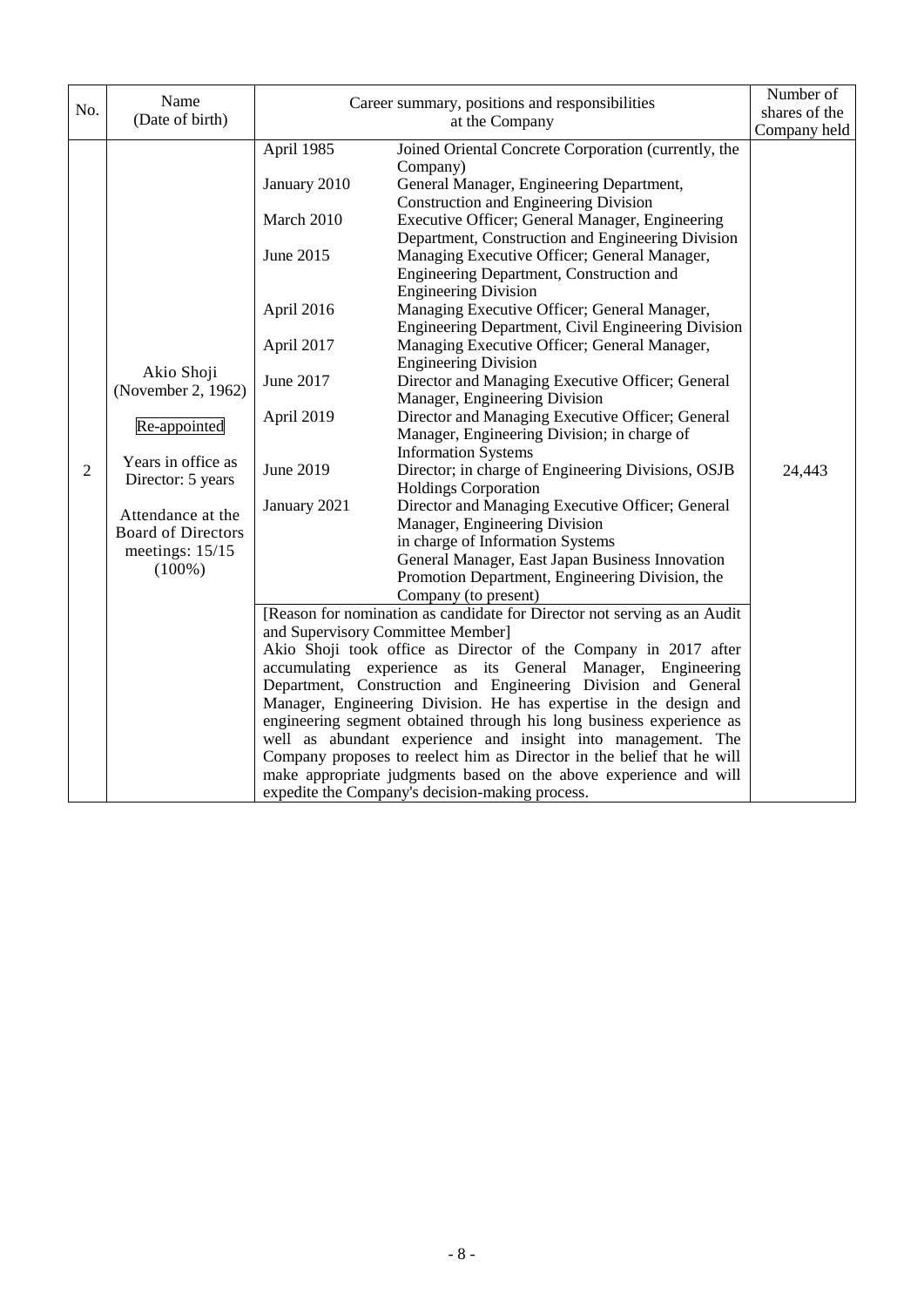|     | Name                      | Career summary, positions and responsibilities |                                                                          | Number of    |
|-----|---------------------------|------------------------------------------------|--------------------------------------------------------------------------|--------------|
| No. | (Date of birth)           |                                                | shares of the                                                            |              |
|     |                           |                                                | at the Company                                                           | Company held |
|     |                           | April 1985                                     | Joined The Sanwa Bank, Limited (currently, MUFG                          |              |
|     |                           |                                                | Bank, Ltd.)                                                              |              |
|     |                           | April 2007                                     | General Manager, Global Markets Business Division                        |              |
|     |                           |                                                | for China                                                                |              |
|     |                           | October 2009                                   | General Manager, Securities Sales Office, Global                         |              |
|     |                           |                                                | Markets Sales and Trading Division                                       |              |
|     |                           | <b>June 2011</b>                               | General Manager, Global Markets Sales and Trading<br>Division            |              |
|     |                           | June 2014                                      | Director and Executive Officer; in charge of                             |              |
|     |                           |                                                | Corporate Planning, the Company                                          |              |
|     |                           | June 2015                                      | Director; in charge of Corporate Planning, OSJB                          |              |
|     |                           |                                                | <b>Holdings Corporation</b>                                              |              |
|     |                           | June 2016                                      | Director; in charge of Internal Control and Corporate                    |              |
|     |                           |                                                | Planning                                                                 |              |
|     |                           | April 2017                                     | Director and Executive Officer; in charge of                             |              |
|     | Yukihiko Hashimoto        |                                                | Corporate Planning and Safety/Quality/Environment,                       |              |
|     | (March 4, 1962)           |                                                | the Company                                                              |              |
|     |                           | April 2018                                     | Director and Executive Officer; General Manager,                         |              |
|     | Re-appointed              |                                                | Administration Division; in charge of Corporate                          |              |
|     |                           |                                                | Planning and Safety/Quality/Environment                                  |              |
| 3   | Years in office as        | April 2018                                     | Director; in charge of Internal Control, Corporate                       | 26,872       |
|     | Director: 8 years         |                                                | Planning, and General Affairs, OSJB Holdings                             |              |
|     | Attendance at the         |                                                | Corporation                                                              |              |
|     | <b>Board of Directors</b> | June 2019                                      | Director; in charge of Internal Control, Corporate                       |              |
|     | meetings: 15/15           |                                                | Planning, Administration Divisions, and Compliance                       |              |
|     | $(100\%)$                 | February 2020                                  | Director; in charge of Internal Control, Corporate                       |              |
|     |                           |                                                | Planning, Administration Divisions, and Legal                            |              |
|     |                           |                                                | Compliance                                                               |              |
|     |                           | April 2021                                     | Director and Executive Officer; General Manager,                         |              |
|     |                           |                                                | Administration Division; in charge of Corporate                          |              |
|     |                           |                                                | Planning and Safety/Quality/Environment, and Legal                       |              |
|     |                           |                                                | Compliance, the Company (to present)                                     |              |
|     |                           |                                                | [Reason for nomination as candidate for Director not serving as an Audit |              |
|     |                           | and Supervisory Committee Member]              |                                                                          |              |
|     |                           |                                                | Yukihiko Hashimoto has taken office as Director of the Company since     |              |
|     |                           |                                                | 2014, after accumulating business experience at MUFG Bank, Ltd. He       |              |
|     |                           |                                                | has financial expertise obtained through his long service at a bank as   |              |
|     |                           |                                                | well as abundant experience and insight into management. The Company     |              |
|     |                           |                                                | proposes to reelect him as Director in the belief that he will make      |              |
|     |                           |                                                | appropriate judgments based on the above experience and will expedite    |              |
|     |                           |                                                | the Company's decision-making process.                                   |              |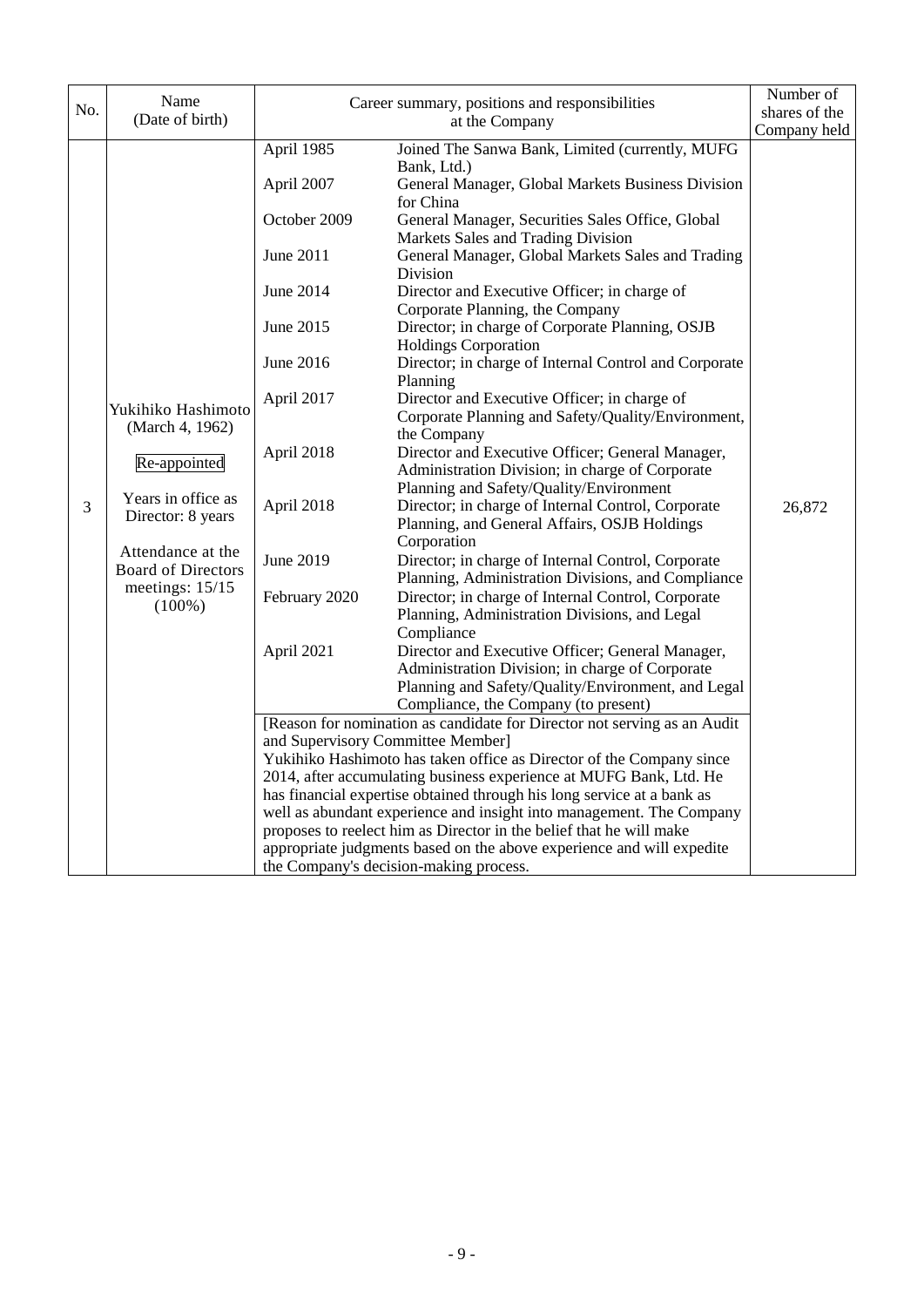| No. | Name                                                                                                                                                                                                                                                | Career summary, positions and responsibilities                                                                                          |                                                                                                                                                                                                                                                                                                                                                                                                                                                                                                                                                                                                                                                                                                                                                                                                                                                                                                                                                                                                                                                                                                                                                                                          | Number of             |
|-----|-----------------------------------------------------------------------------------------------------------------------------------------------------------------------------------------------------------------------------------------------------|-----------------------------------------------------------------------------------------------------------------------------------------|------------------------------------------------------------------------------------------------------------------------------------------------------------------------------------------------------------------------------------------------------------------------------------------------------------------------------------------------------------------------------------------------------------------------------------------------------------------------------------------------------------------------------------------------------------------------------------------------------------------------------------------------------------------------------------------------------------------------------------------------------------------------------------------------------------------------------------------------------------------------------------------------------------------------------------------------------------------------------------------------------------------------------------------------------------------------------------------------------------------------------------------------------------------------------------------|-----------------------|
|     | (Date of birth)                                                                                                                                                                                                                                     | at the Company                                                                                                                          |                                                                                                                                                                                                                                                                                                                                                                                                                                                                                                                                                                                                                                                                                                                                                                                                                                                                                                                                                                                                                                                                                                                                                                                          | shares of the         |
| 4   | Toshiaki Mizuno<br>(April 5, 1961)<br>Newly appointed<br>Years in office as<br>Director: Not<br>applicable as he is a<br>new candidate<br>Attendance at the<br><b>Board of Directors</b><br>meetings: Not<br>applicable as he is a<br>new candidate | April 1985<br>April 2005<br>October 2007<br>June 2011<br>February 2015<br>April 2016<br>June 2017<br>April 2021<br>him as new Director. | Joined Shiraishi Co., Ltd. (currently, Oriental<br>Shiraishi Corporation)<br>Manager, Sales Branch Office, Sapporo Branch, the<br>Company<br>Manager, Hokkaido Office, Tokyo Branch<br>In charge of Sales Team, Sales Department, Tokyo<br><b>Branch</b><br>General Manager, Sales Department, Tokyo Branch<br>Senior Vice Manager, Tokyo Branch; General<br>Manager, Sales Division<br>Executive Officer; Senior Vice Manager, Tokyo<br>Branch; General Manager, Sales Department<br>Executive Officer; Senior Manager, Tokyo Branch<br>(to present)<br>[Reason for nomination as candidate for Director not serving as an Audit<br>and Supervisory Committee Member]<br>Toshiaki Mizuno was appointed Executive Officer and Senior Manager<br>of the Tokyo Branch in 2021 after serving as Manager of the Hokkaido<br>Branch and Senior Vice Manager of the Tokyo Branch. The Company<br>expects that he will be able to appropriately execute his duties as<br>Director of the Company given his expertise in sales departments gained<br>through years of experience as well as the wealth of experience and<br>insight cultivated in branch management, and hence proposes to elect | Company held<br>6,042 |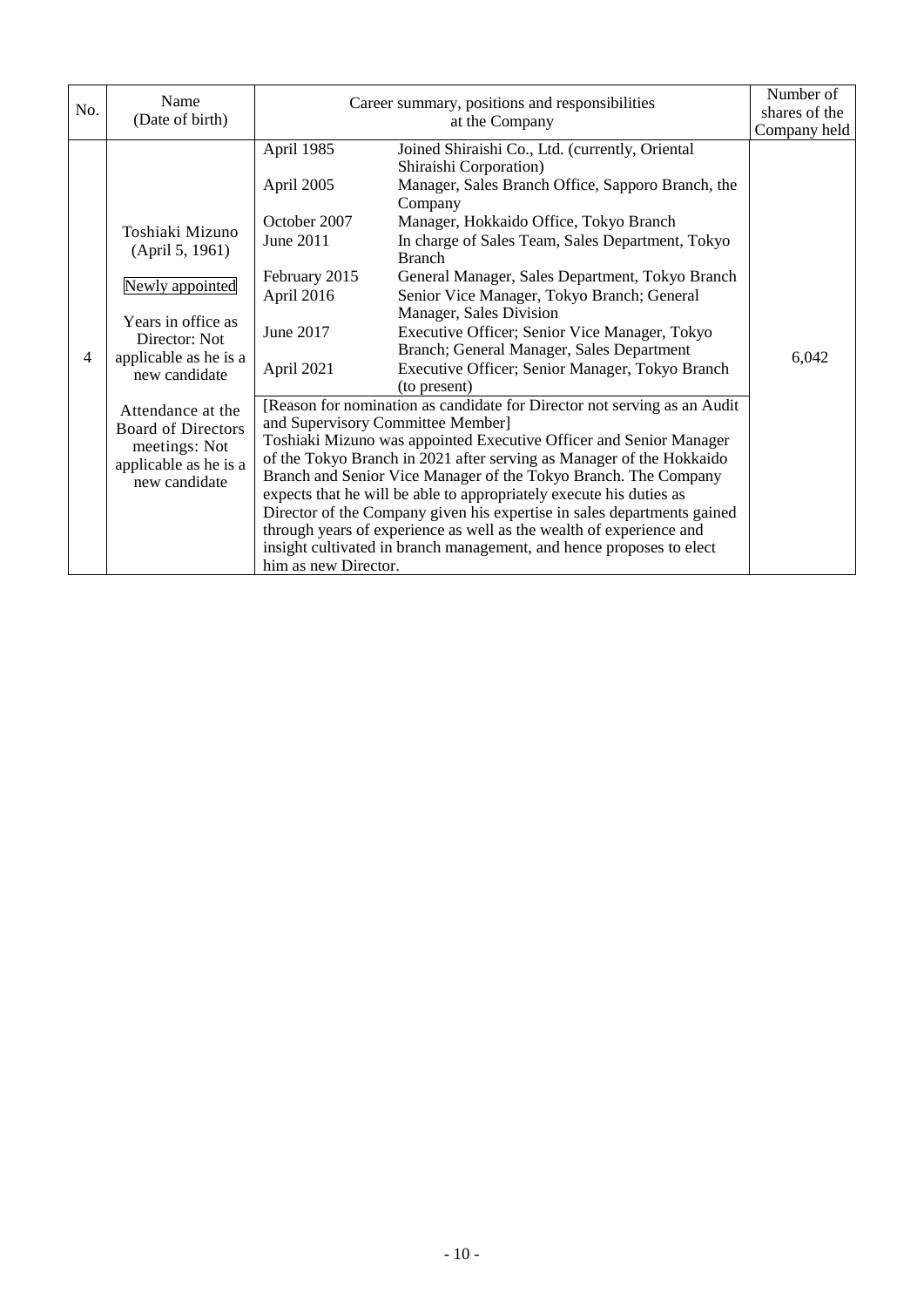| No. | Name<br>(Date of birth)                                                                                                                                                                    | Career summary, positions and responsibilities<br>at the Company |                                                                                                                                                                                                                                                                                                                                                                                                                                                                                                                                                                                                                                                                                                                                                                                                                                             | Number of<br>shares of the |
|-----|--------------------------------------------------------------------------------------------------------------------------------------------------------------------------------------------|------------------------------------------------------------------|---------------------------------------------------------------------------------------------------------------------------------------------------------------------------------------------------------------------------------------------------------------------------------------------------------------------------------------------------------------------------------------------------------------------------------------------------------------------------------------------------------------------------------------------------------------------------------------------------------------------------------------------------------------------------------------------------------------------------------------------------------------------------------------------------------------------------------------------|----------------------------|
|     | Mitsuru Terui<br>(August 16, 1963)                                                                                                                                                         | April 1987<br>April 2000<br>January 2017<br>April 2018           | Joined MITSUI CONSTRUCTION CO., LTD.<br>Construction Team, Construction Department,<br>Tohoku Branch, the Company<br>Leader, Construction Team, Construction<br>Department, Civil Engineering Business Division<br>Director and Vice President, Executive Officer, Japan<br><b>Bridge Corporation</b>                                                                                                                                                                                                                                                                                                                                                                                                                                                                                                                                       | Company held               |
|     | Newly appointed                                                                                                                                                                            | April 2021                                                       | General Manager, Construction Department, Civil<br>Engineering Business Division, the Company                                                                                                                                                                                                                                                                                                                                                                                                                                                                                                                                                                                                                                                                                                                                               |                            |
| 5   | Years in office as<br>Director: Not<br>applicable as he is a<br>new candidate<br>Attendance at the<br><b>Board of Directors</b><br>meetings: Not<br>applicable as he is a<br>new candidate | April 2022<br>a new Director.                                    | General Manager, Civil Engineering Business<br>Division (to present)<br>[Reason for nomination as candidate for Director not serving as an Audit<br>and Supervisory Committee Member]<br>Mitsuru Terui has served as the General Manager of the Civil<br>Engineering Business Division since April 2022, following his tenure as<br>Director and Vice President of group subsidiary Japan Bridge<br>Corporation and General Manager, Construction Department, Civil<br>Engineering Business Division, the Company. Based on his abundant<br>experience, specialized knowledge, and high level of expertise in the<br>construction sector accumulated through years of leading on-site<br>construction management, the Company believes that he will be able to<br>appropriately execute his duties as Director and proposes to elect him as | 9,600                      |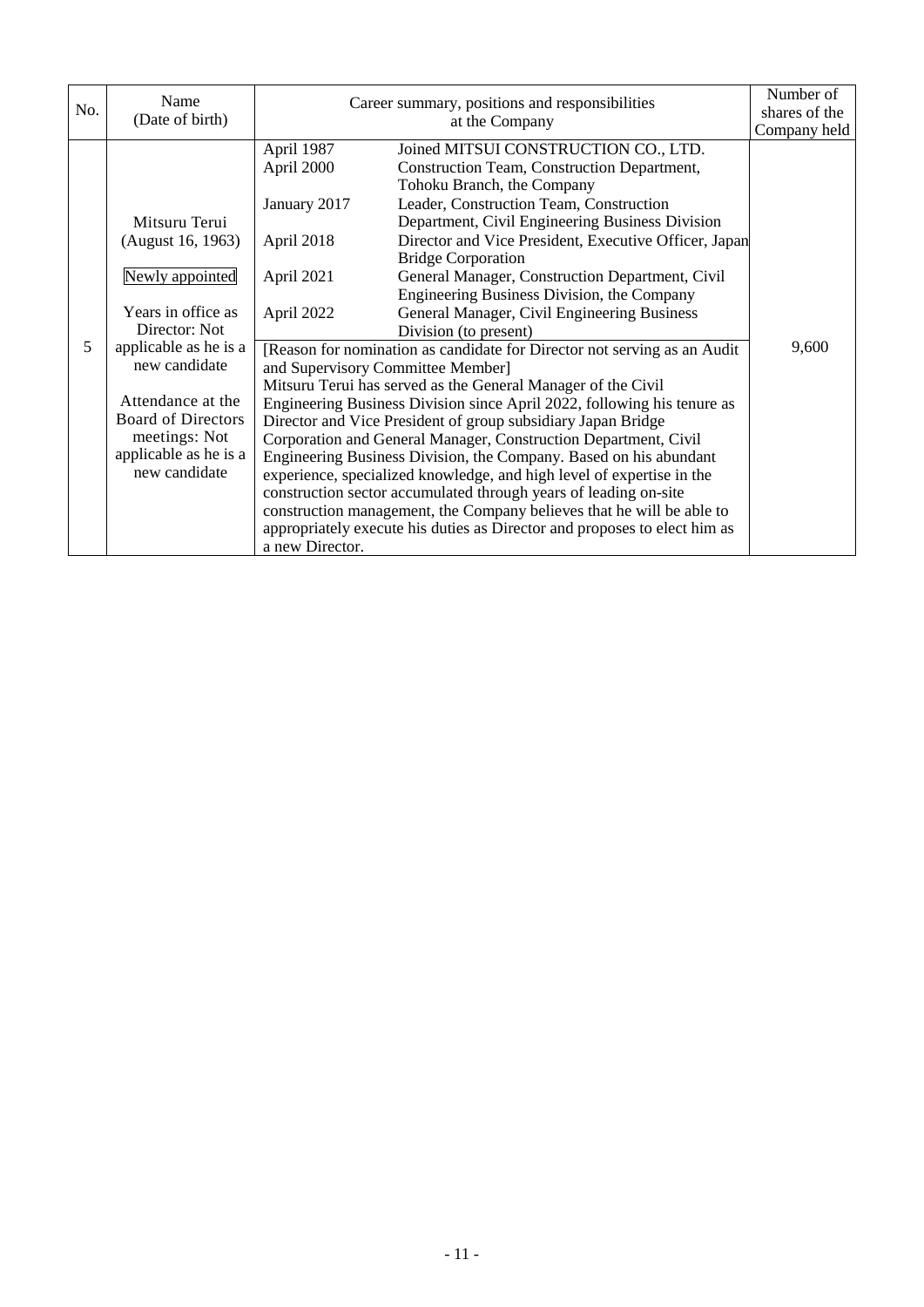| No. | Name<br>(Date of birth)                                                                                                                                                                                                               |                                                                                                                                                                                                           | Career summary, positions and responsibilities<br>at the Company                                                                                                                                                                                                                                                                                                                                                                                                                                                                                                                                                                                                                                                                                                                                                                                                                                                                                                                                                                                                                                                                                                                                                                                                                                                                                                                                                                                                                                                                                         | Number of<br>shares of the<br>Company held |
|-----|---------------------------------------------------------------------------------------------------------------------------------------------------------------------------------------------------------------------------------------|-----------------------------------------------------------------------------------------------------------------------------------------------------------------------------------------------------------|----------------------------------------------------------------------------------------------------------------------------------------------------------------------------------------------------------------------------------------------------------------------------------------------------------------------------------------------------------------------------------------------------------------------------------------------------------------------------------------------------------------------------------------------------------------------------------------------------------------------------------------------------------------------------------------------------------------------------------------------------------------------------------------------------------------------------------------------------------------------------------------------------------------------------------------------------------------------------------------------------------------------------------------------------------------------------------------------------------------------------------------------------------------------------------------------------------------------------------------------------------------------------------------------------------------------------------------------------------------------------------------------------------------------------------------------------------------------------------------------------------------------------------------------------------|--------------------------------------------|
| 6   | Hideaki Kato<br>(April 27, 1953)<br>Re-appointed<br><b>Outside Director</b><br>Independent<br>Director<br>Years in office as<br>Director: 5 years<br>Attendance at the<br><b>Board of Directors</b><br>meetings: $15/15$<br>$(100\%)$ | April 1976<br>April 2005<br>April 2007<br>April 2007<br>April 2009<br>April 2012<br>October 2013<br>April 2014<br>April 2017<br>June 2017<br>April 2019<br>April 2021<br>re-election as Outside Director. | Joined Nissho Iwai Corporation (currently, Sojitz<br>Corporation)<br>President, Sojitz (Thailand) Co., Ltd.; General<br>Manager, Bangkok Branch<br>Senior General Manager, Plastics Unit, Sojitz<br>Corporation<br>President, Sojitz Pla-Net Corporation<br>Executive Officer; Senior General Manager,<br>Functional Materials Unit, Sojitz Corporation<br>Managing Executive Officer; President, Consumer<br>Lifestyle Business Division, Sojitz Corporation<br>Managing Executive Officer; Senior General<br>Manager, Consumer Service & Development Unit,<br>Sojitz Corporation<br>Managing Executive Officer; President & CEO for<br>Asia & Oceania<br>Director and Chairman, Sojitz Pla-Net Corporation<br>Director, OSJB Holdings Corporation<br>Advisor, Sojitz Pla-Net Corporation<br>Director, the Company (to present)<br>[Reason for nomination as candidate for Outside Director not serving as<br>an Audit and Supervisory Committee Member]<br>Hideaki Kato served many positions including Managing Executive<br>Officer of Sojitz Corporation and Director and Chairman of Sojitz<br>Pla-Net Corporation. As an Outside Director, he has played a beneficial<br>role by supervising the Company's management, appropriately giving<br>pertinent opinions drawing on his abundant experience and deep insight,<br>and other contributions. Expecting that he will continue to appropriately<br>supervise the execution of business and provide useful advice for general<br>management from a broad perspective, the Company proposes his | $\Omega$                                   |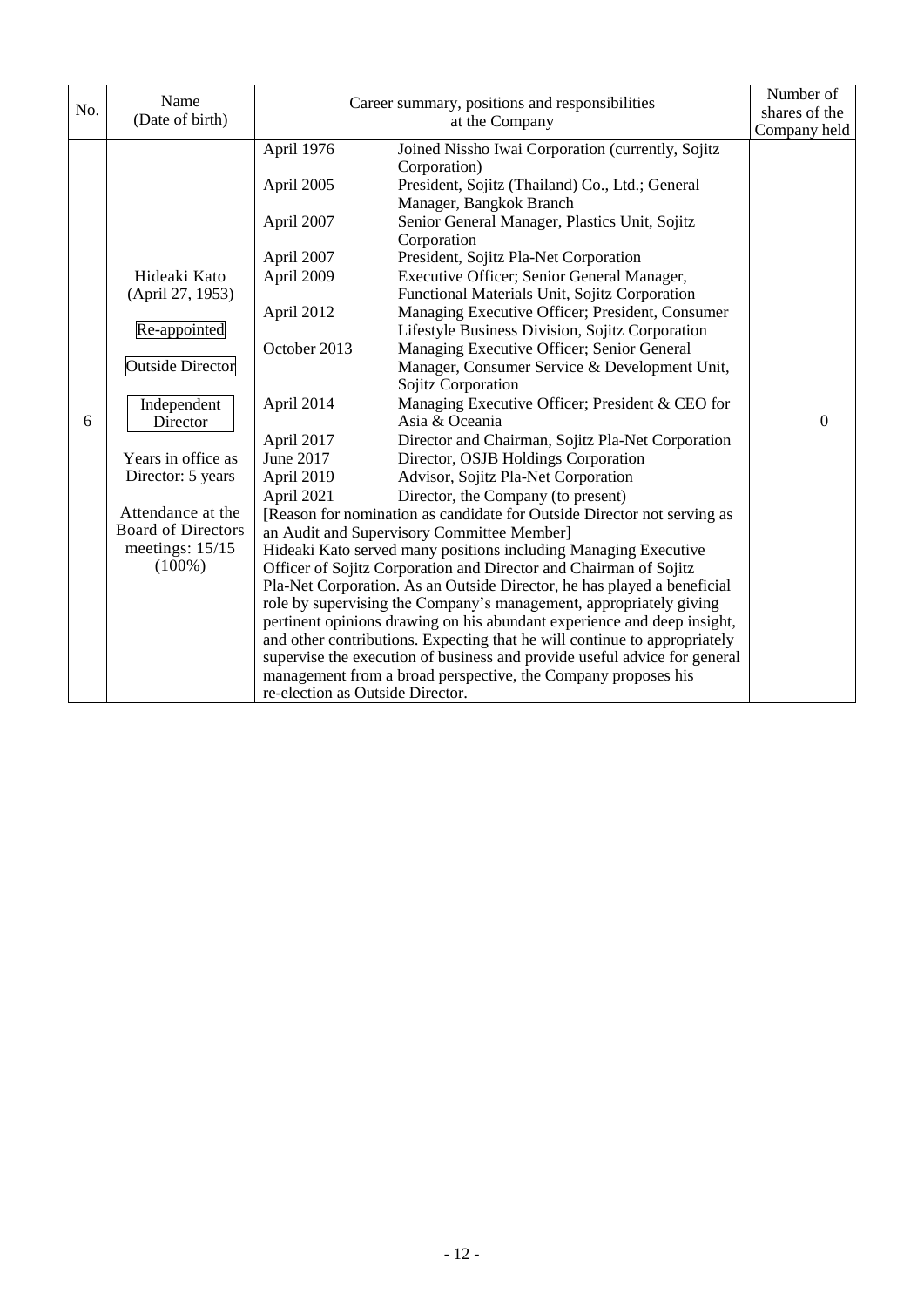| No. | Name<br>(Date of birth)                                                                                                                                                                                                                                                   | Career summary, positions and responsibilities<br>at the Company                                                                                                                                                                                                                                                                                                                                                                                                                                                                                                                                                                                                                                                                                                                                                                                                                                                                                                                                                                                                                                                                                            | Number of<br>shares of the<br>Company held |
|-----|---------------------------------------------------------------------------------------------------------------------------------------------------------------------------------------------------------------------------------------------------------------------------|-------------------------------------------------------------------------------------------------------------------------------------------------------------------------------------------------------------------------------------------------------------------------------------------------------------------------------------------------------------------------------------------------------------------------------------------------------------------------------------------------------------------------------------------------------------------------------------------------------------------------------------------------------------------------------------------------------------------------------------------------------------------------------------------------------------------------------------------------------------------------------------------------------------------------------------------------------------------------------------------------------------------------------------------------------------------------------------------------------------------------------------------------------------|--------------------------------------------|
| 7   | Yuko Sudani<br>(Registered name:<br>Yuko Tamura)<br>(April 16, 1982)<br>Re-appointed<br><b>Outside Director</b><br>Independent<br>Director<br>Years in office as<br>Director: 3 years<br>Attendance at the<br><b>Board of Directors</b><br>meetings: $15/15$<br>$(100\%)$ | September 2007<br>Registered as attorney-at-law<br>Joined Toranomon Law and Economic Office<br>January 2013<br>Partner, attorney-at-law, Ginza PLUS Law Office (to<br>present)<br>June 2019<br>Director, OSJB Holdings Corporation<br>Director, the Company (to present)<br>April 2021<br>(Significant concurrent positions)<br>Partner, attorney-at-law, Ginza PLUS Law Office<br>[Reason for nomination as candidate for Outside Director not serving as<br>an Audit and Supervisory Committee Member]<br>Yuko Sudani has been giving appropriate opinions regarding<br>management in areas including the strengthening of the Company's<br>compliance structure drawing on her abundant experience and expertise<br>as a legal specialist, as well as valuable advice from the perspective of<br>supervision and checks of the Company. Based on such experience and<br>expertise, the Company has concluded that she will perform her duties as<br>Outside Director by giving appropriate supervision of and useful advice<br>to legal affairs in general in relation to the execution of business, and<br>proposes her reelection as Outside Director. | $\Omega$                                   |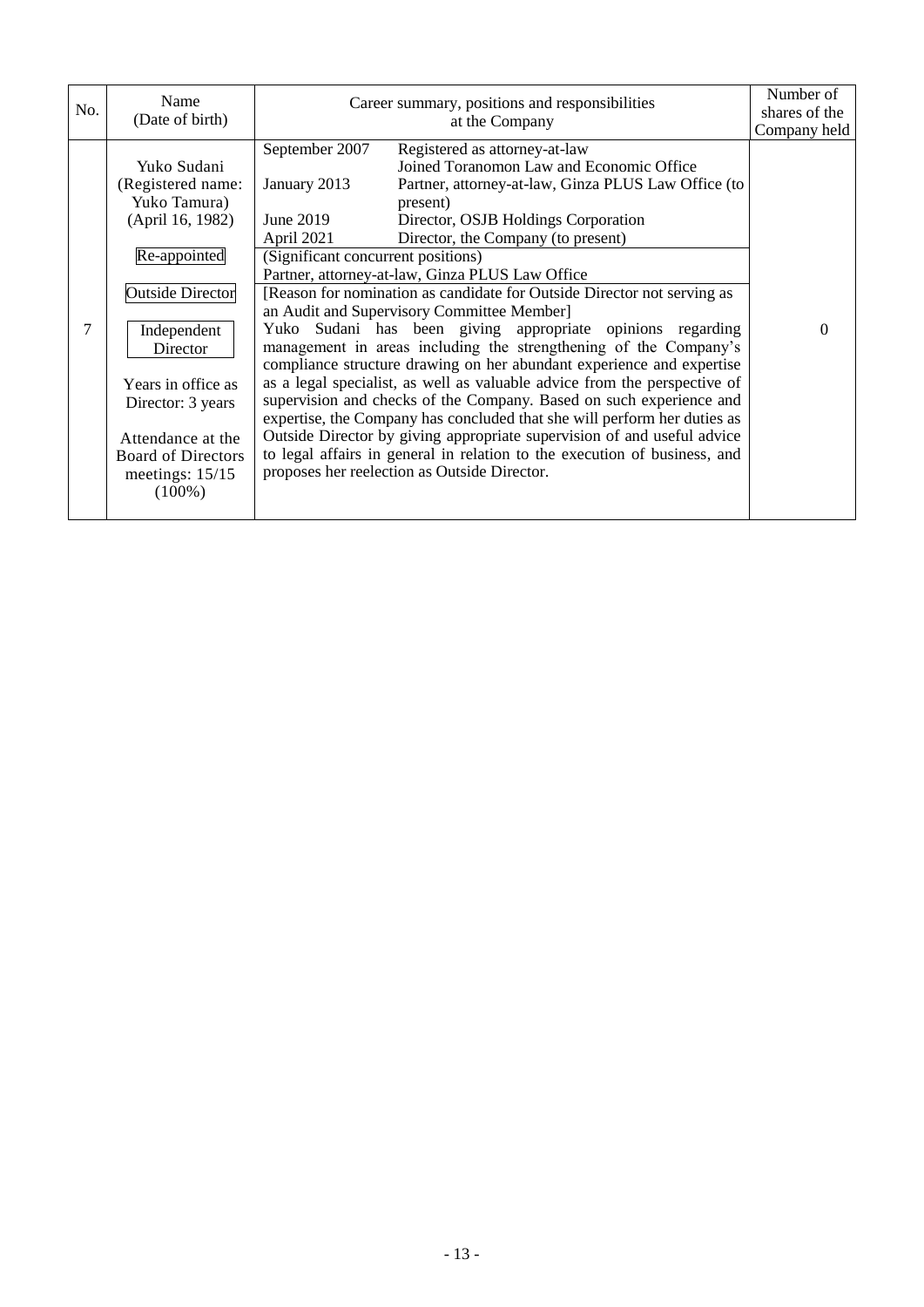| No. | Name<br>(Date of birth)                                                                                                                                                                                                                      | Career summary, positions and responsibilities                                                                                                                                                                      | Number of<br>shares of the<br>Company held                                                                                                                                                                                                                                                                                                                                                                                                                                                                                                                                                                                                                                                                                                                                                                                                                                                                                                                                                                                                                                                                                                                                                                                                                                                                                                                                                                                                                                                                                                                  |   |
|-----|----------------------------------------------------------------------------------------------------------------------------------------------------------------------------------------------------------------------------------------------|---------------------------------------------------------------------------------------------------------------------------------------------------------------------------------------------------------------------|-------------------------------------------------------------------------------------------------------------------------------------------------------------------------------------------------------------------------------------------------------------------------------------------------------------------------------------------------------------------------------------------------------------------------------------------------------------------------------------------------------------------------------------------------------------------------------------------------------------------------------------------------------------------------------------------------------------------------------------------------------------------------------------------------------------------------------------------------------------------------------------------------------------------------------------------------------------------------------------------------------------------------------------------------------------------------------------------------------------------------------------------------------------------------------------------------------------------------------------------------------------------------------------------------------------------------------------------------------------------------------------------------------------------------------------------------------------------------------------------------------------------------------------------------------------|---|
| 8   | Hiroyuki Morinaga<br>(October 25, 1952)<br>Re-appointed<br><b>Outside Director</b><br>Independent<br>Director<br>Years in office as<br>Director: 2 years<br>Attendance at the<br><b>Board of Directors</b><br>meetings: $15/15$<br>$(100\%)$ | March 1977<br>April 2002<br><b>June 2004</b><br>October 2006<br><b>July 2008</b><br><b>July 2009</b><br>October 2010<br>April 2013<br>April 2014<br>June 2014<br><b>June 2018</b><br><b>June 2020</b><br>April 2021 | Joined Aica Kogyo Co., Ltd.<br>Supervisor, Metropolitan Area Sales I<br>Director; Senior Executive Officer; General<br>Manager, Chemical Products Company<br>Director; Senior Executive Officer; Supervisor,<br>Metropolitan Area Sales I; General Manager, Tokyo<br><b>Branch</b><br>Managing Director; General Manager, Building &<br><b>Housing Materials Company</b><br>Managing Director; in charge of Market<br><b>Development Department</b><br>Managing Director; in charge of Overseas Business<br>Department<br>Managing Director; General Manager, Corporate<br><b>Planning Department</b><br>Managing Director; Assistant to President; in charge<br>of Special Assignments<br>Corporate Auditor<br>Advisor<br>Director, OSJB Holdings Corporation<br>Director, the Company (to present)<br>[Reason for nomination as candidate for Outside Director not serving as<br>an Audit and Supervisory Committee Member]<br>Hiroyuki Morinaga served as a Director of Aica Kogyo Co., Ltd. for<br>many years. He has been fully performing his role in areas including<br>supervision of the Company's management by giving valuable and<br>accurate opinions drawing on his abundant experience and deep insight<br>in sales, market development, and other related areas. Therefore, the<br>Company has concluded that he will perform his duties as Outside<br>Director by giving appropriate supervision of and useful advice to the<br>execution of business, and proposes his reelection as Outside Director.<br>$1 \tcdot 11 \tcdot 2 \tcdot 2$ | 0 |

Notes: 1. There are no special interests between each candidate for Director and the Company.

2. Hideaki Kato, Yuko Sudani, and Hiroyuki Morinaga are candidates for Outside Director. They are also candidates for Independent Director in accordance with the regulations of the Tokyo Stock Exchange.

- 3. The Company has entered into a directors and officers liability insurance (D&O insurance) agreement provided in Article 430-3, Paragraph 1 of the Companies Act with an insurance company, with all Directors, Audit and Supervisory Committee Members, and Executive Officers of the Company and its subsidiaries as the insured persons, and pays all premiums. The policy covers damages and legal expenses incurred by the insured in the event that an investor, employee, or other third party files a claim for damages arising from the insured's conduct on the job. As a measure to ensure that the insured's execution of duties is appropriate, damages caused by the insured's intentional or criminal acts are exempt from the insurance coverage. Each candidate will be included as an insured party in the policy.
- 4. The Company has entered into agreements with the candidates for Outside Director, Hideaki Kato, Yuko Sudani and Hiroyuki Morinaga to limit their liability under Article 423, Paragraph 1 of the Companies Act to the amount stipulated by laws and regulations, in accordance with Article 24, Paragraph 2 of the Articles of Incorporation. Subject to approval of their reelection at this Meeting, the Company intends to continue the said agreements with them.
- 5. Hideaki Kato, Yuko Sudani and Hiroyuki Morinaga currently serve as an Outside Directors of the Company and their terms of office will be five (5), three (3) and two (2), respectively, years at the conclusion of this Meeting. (\* Including the term of office at OSJB Holdings Corporation, which was merged with the Company on April 1, 2021.)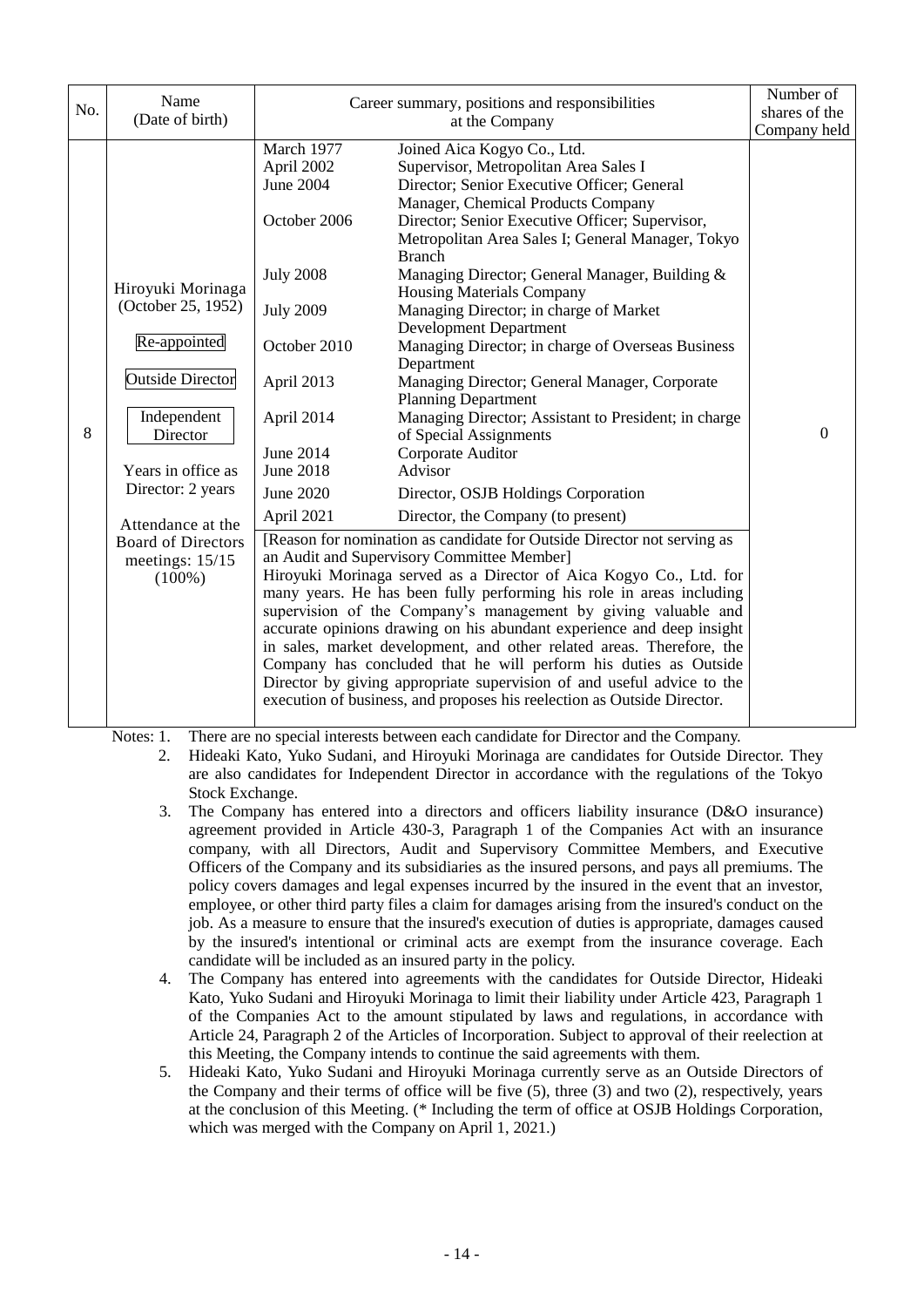|                                                         |                       | Areas of expertise and experience                |                                                    |                        |                           |     |                              |                |               |                        |                                                  |                                     |
|---------------------------------------------------------|-----------------------|--------------------------------------------------|----------------------------------------------------|------------------------|---------------------------|-----|------------------------------|----------------|---------------|------------------------|--------------------------------------------------|-------------------------------------|
|                                                         |                       | Priority items related to growth strategies      |                                                    |                        |                           |     | Fundamental management items |                |               |                        |                                                  |                                     |
| Title                                                   | Name                  | Attribute                                        | Corporate<br>Management/<br>Management<br>Strategy | Finance/<br>Accounting | Research &<br>Development | ICT | Internationality             | Sustainability | Legal Affairs | <b>Quality Control</b> | Personnel/Labor<br>Human Resource<br>Development | Expertise<br>(Civil<br>Engineering) |
| Director                                                | Tatsuya<br>Ohno       |                                                  |                                                    |                        |                           |     |                              |                |               |                        |                                                  |                                     |
|                                                         | Akio Shoji            |                                                  |                                                    |                        |                           |     |                              |                |               |                        |                                                  |                                     |
|                                                         | Yukihiko<br>Hashimoto |                                                  |                                                    |                        |                           |     |                              |                |               |                        |                                                  |                                     |
|                                                         | Toshiaki<br>Mizuno    |                                                  |                                                    |                        |                           |     |                              |                |               |                        |                                                  |                                     |
|                                                         | Mitsuru<br>Terui      |                                                  |                                                    |                        |                           |     |                              |                |               |                        |                                                  |                                     |
|                                                         | Hideaki<br>Kato       | <b>Outside Director</b><br>Independent           |                                                    |                        |                           |     |                              |                |               |                        |                                                  |                                     |
|                                                         | Yuko<br>Sudani        | <b>Outside Director</b><br>Independent<br>Female |                                                    |                        |                           |     |                              |                |               |                        |                                                  |                                     |
|                                                         | Hiroyuki<br>Morinaga  | <b>Outside Director</b><br>Independent           |                                                    |                        |                           |     |                              |                |               |                        |                                                  |                                     |
| Director<br>(Audit and Supervisory<br>Committee Member) | Kiyotada<br>Kume      |                                                  |                                                    |                        |                           |     |                              |                |               |                        |                                                  |                                     |
|                                                         | Kimihiko<br>Kojima    | <b>Outside Director</b><br>Independent           |                                                    |                        |                           |     |                              |                |               |                        |                                                  |                                     |
|                                                         | Naoto<br>Chiba        | <b>Outside Director</b><br>Independent           |                                                    |                        |                           |     |                              |                |               |                        |                                                  |                                     |

# Reference: Management structure after Proposal 3 is approved (planned)

(Note) The above table does not show the complete set of expertise, etc. the candidates possess.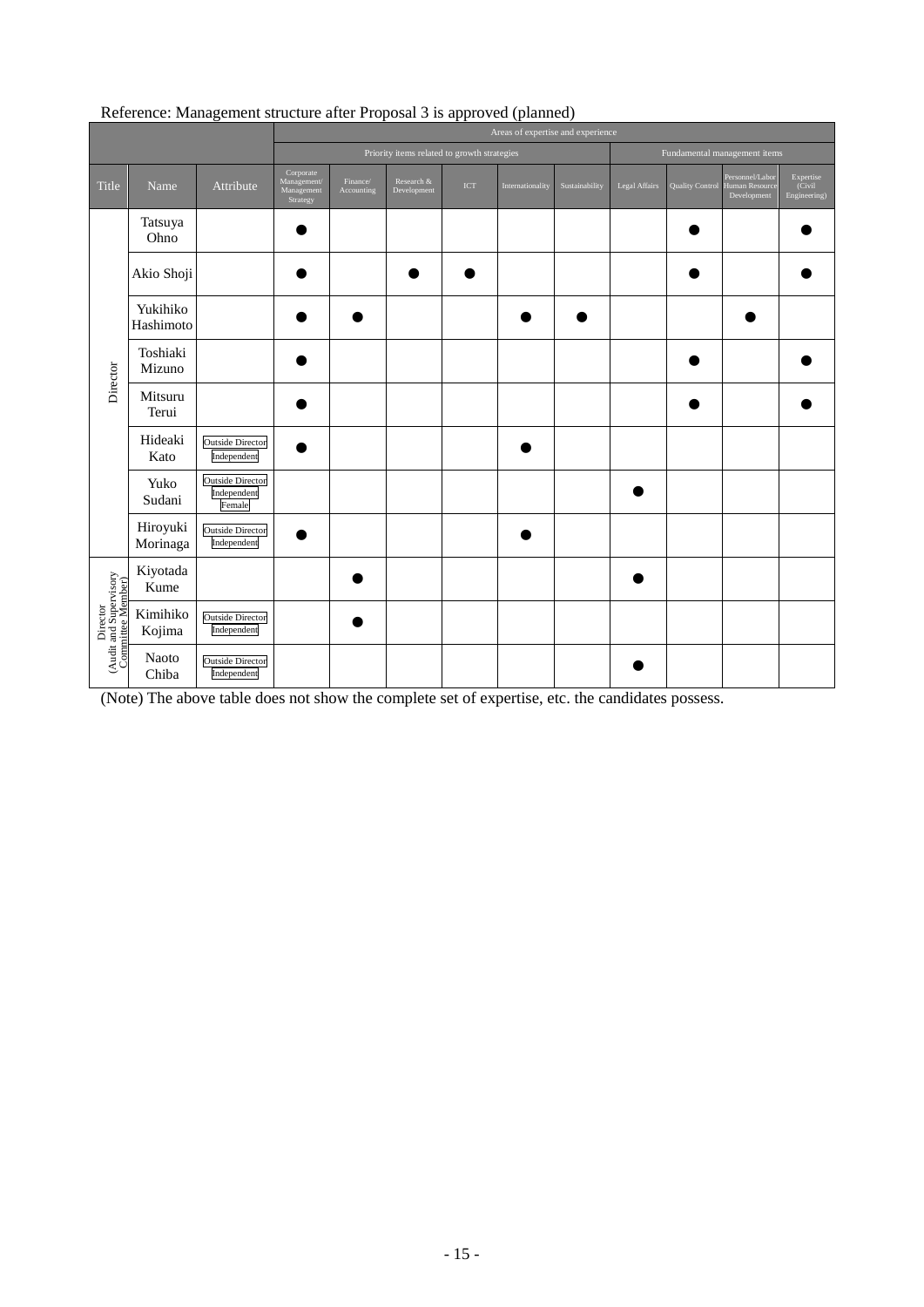Definition of areas of expertise / expectations

| expertise and experience<br>Areas of | Priority items related to growth<br>strategies | Corporate<br>Management/<br>Management                   | Achieve long-term and sustainable growth of the Company through top<br>management experience and insight in corporate management.                                                                                                                                                               |  |  |  |  |
|--------------------------------------|------------------------------------------------|----------------------------------------------------------|-------------------------------------------------------------------------------------------------------------------------------------------------------------------------------------------------------------------------------------------------------------------------------------------------|--|--|--|--|
|                                      |                                                | Strategy                                                 |                                                                                                                                                                                                                                                                                                 |  |  |  |  |
|                                      |                                                | Finance/Accounting                                       | Realize the Company's financial and capital strategies and mergers and<br>acquisitions based on expertise and insight in corporate accounting.                                                                                                                                                  |  |  |  |  |
|                                      |                                                | Research &<br>Development                                | Develop technology with competitive advantage by using R&D experience<br>and insight. Promote technology development contributing to productivity<br>improvement.                                                                                                                               |  |  |  |  |
|                                      |                                                | <b>ICT</b>                                               | Increase production efficiency through the use of information technology<br>based on experience and insight in IT technology.                                                                                                                                                                   |  |  |  |  |
|                                      |                                                | Internationality                                         | Build a foothold for expanding overseas business through experiences in<br>overseas business.                                                                                                                                                                                                   |  |  |  |  |
|                                      |                                                | Sustainability                                           | Establish sustainable management by strengthening ESG (Environment,<br>Social, and Governance).                                                                                                                                                                                                 |  |  |  |  |
|                                      | Fundamental management<br>items                | Legal Affairs                                            | Establish compliance management of the Company through experience and<br>insight in corporate legal affairs.                                                                                                                                                                                    |  |  |  |  |
|                                      |                                                | <b>Quality Control</b>                                   | Improve quality in all aspects of our business, including safety, and transfer<br>of technology to ensure quality.                                                                                                                                                                              |  |  |  |  |
|                                      |                                                | Personnel/Labor<br><b>Human Resources</b><br>Development | Improve employee levels and strengthen human resource management by<br>ensuring work style reforms, strengthening diversity initiatives, and<br>enhancing education, through human resource related experience and<br>insights.                                                                 |  |  |  |  |
|                                      |                                                | Expertise<br>(Civil Engineering)                         | Apply knowledge and insight of bridge civil engineering to develop<br>strategies for winning orders and qualified construction management for our<br>core businesses: new bridges, pneumatic caissons, and repair/reinforcement<br>projects. Appropriate business judgment for problem solving. |  |  |  |  |